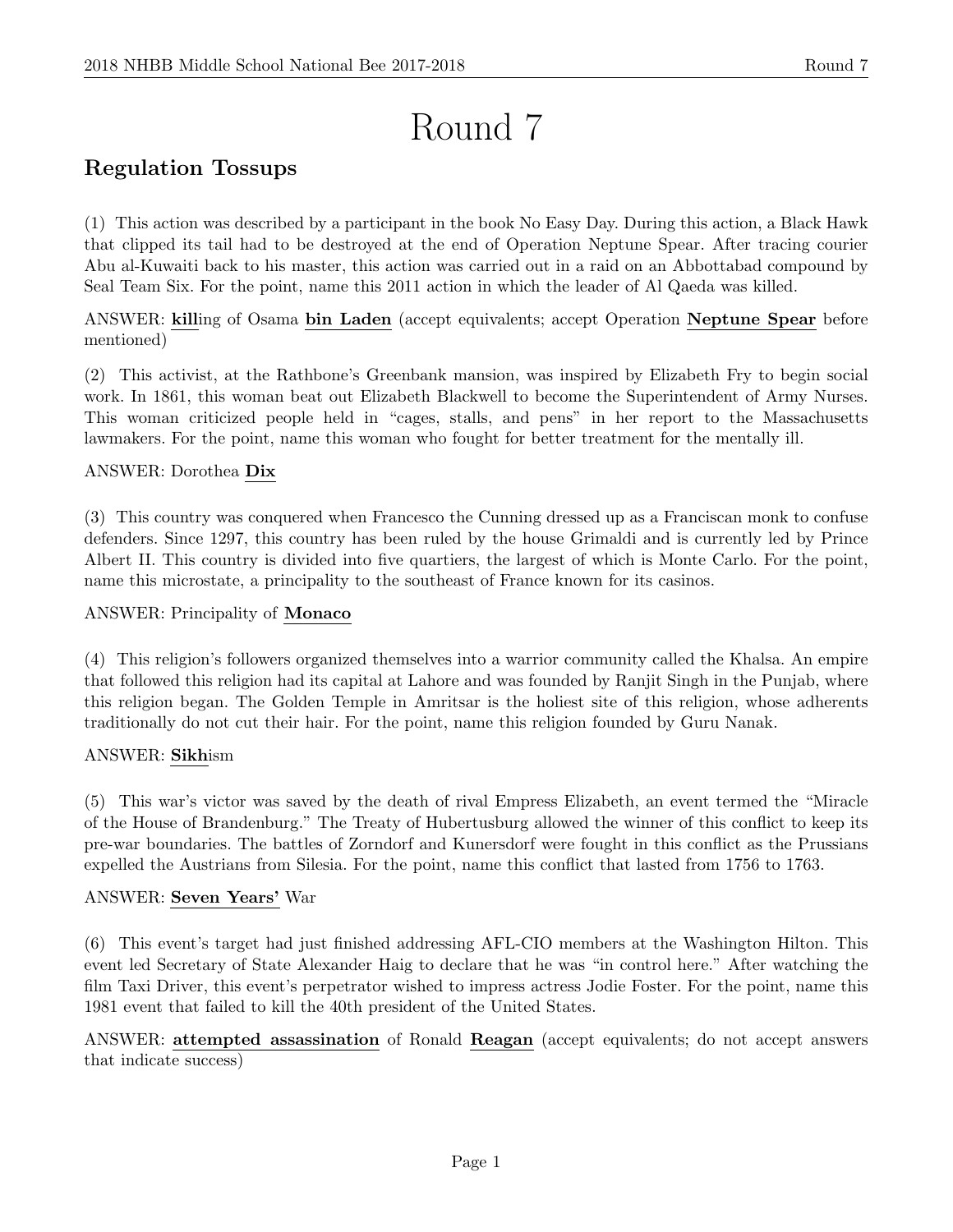(7) This period's overseer was criticized for his fraudulent practices in "The Great Gene Robbery." Doctor M.S. Swaminathan helped start this period, which saw the overuse of groundwater and the emphasis on HYV seeding. This period led to a large increase in Uttar Pradesh and Punjab's production of grain. For the point, name this period in which agricultural modernization occurred on a wide scale in India.

#### ANSWER: Green Revolution

(8) This event's participants had been captured after the failure of Plan Orange-3 and the surrender of Edward King. Masaharu Homma was sentenced to death for this event. During this event, men were transported from Mariveles to Capas to Camp McDonnell, and as many as 18,000 POWs died along the way. For the point, name this event where the Japanese forced Allied troops on an inhumane march across the Philippines.

#### ANSWER: Bataan Death March

(9) This event's planners advised Lord Monteagle to avoid the targeted area. Several conspirators behind this event were killed in a firefight at Holbeche House which resulted in the capture of Thomas Wintour. This event was meant to coincide with a rebellion that would have Princess Elizabeth made the head of a Catholic state. For the point, name this 1605 plot to blow up Parliament, organized by Guy Fawkes.

ANSWER: Gunpowder Plot (accept Gunpowder Treason Plot; accept Jesuit Treason)

(10) This man was passed over as the nominee for the Liberal Republicans in favor of Horace Greeley during the Election of 1872. This man was honored on the face of the \$10,000 bill for his time spent in the presidential cabinet. Roger Taney was replaced as Chief Justice by, for the point, what man who served as Lincoln's Secretary of the Treasury?

#### ANSWER: Salmon Portland Chase

(11) This man denounced Marxist deportation in his country by claiming "if you expel the others, I will go too!" B.F. Skinner helped popularize this man's work in the West. The concept of the "conditioned reflex" was developed by this man, who was the first winner of the Nobel Prize in Physiology or Medicine. For the point, name this Russian known for studying classical conditioning in dogs.

#### ANSWER: Ivan Pavlov

(12) This man commissioned the Abu Simbel temples, which were moved in the 20th century to make way for the Aswan Dam. In one battle, this man defeated Muwatalli II on the Orontes River. This man signed the world's first peace treaty after winning the largest ever chariot battle against the Hittites. For the point, name this Egyptian pharaoh who won the Battle of Kadesh.

#### ANSWER: Ramses II (or Ramses the Great; accept Ozymandias; prompt on Ramses)

(13) This event was blamed on sabotage by captain Max Pruss. This event may have been caused by the buildup of static electricity on a cotton skin. The use of hydrogen instead of helium on an airship helped exacerbate this event, which prompted Herbert Morrison to cry, "Oh, the humanity!" For the point, name this 1937 event where a zeppelin caught fire as it landed in New Jersey.

#### ANSWER: Hindenburg disaster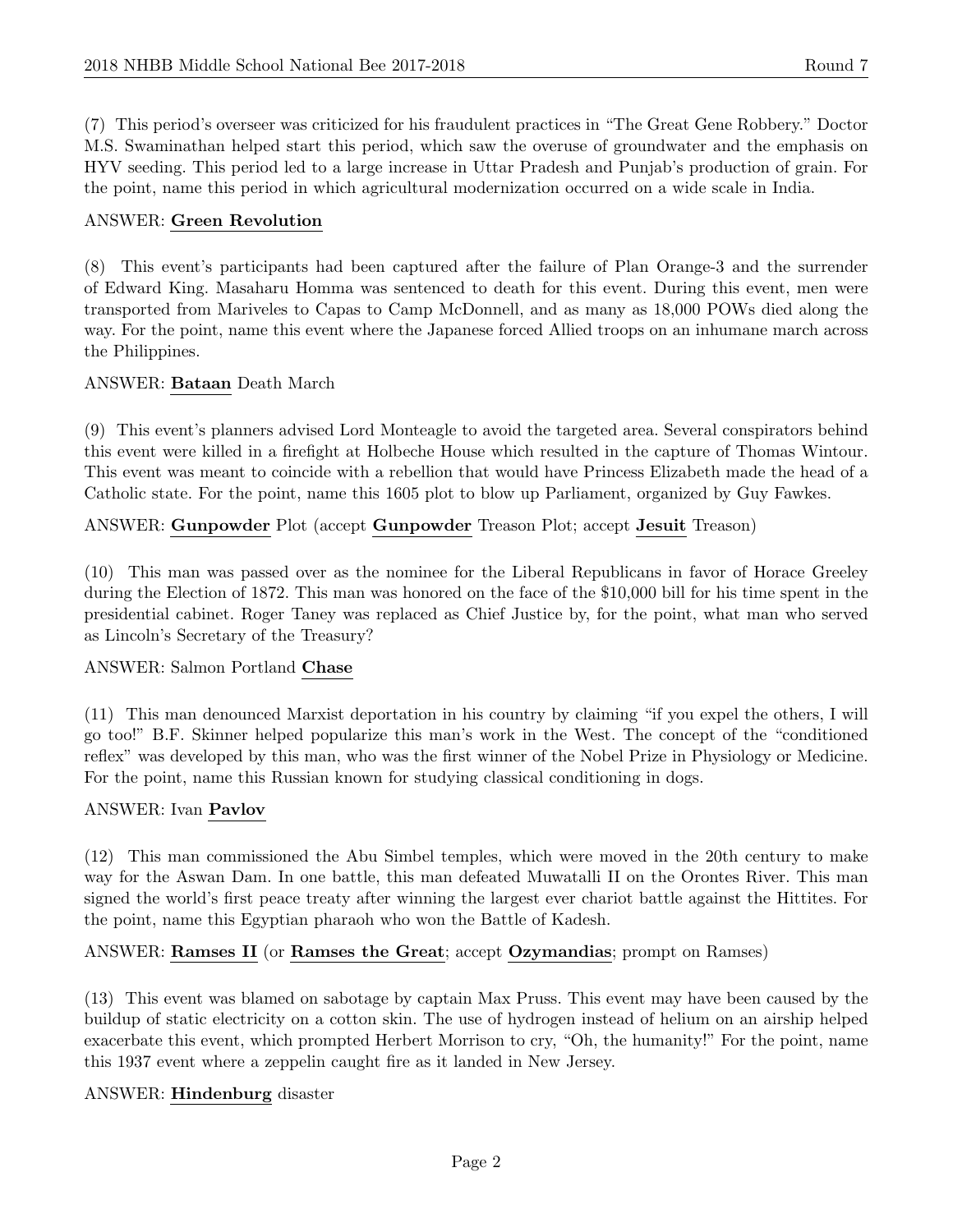(14) This instrument was played by William Millin during the D-Day landings in defiance of orders. Along with a longbow and broadsword, Jack Churchill brought this instrument with him while commanding troops. The British army instructs soldiers on how to use the Great Highland variety of this instrument at a house near the Redford Barracks in Edinburgh. For the point, name this musical instrument of Scotland.

#### ANSWER: bagpipes

(15) This man initiated the Virgin Lands Campaign to improve agriculture in Kazakhstan. This man left a Paris conference after discovering that Gary Powers had been spying on his country during the U2 incident. In a namesake "thaw," this man gave the "Secret Speech" to denounce the cult of personality of his predecessor. For the point, name this successor of Joseph Stalin as head of the USSR.

#### ANSWER: Nikita Khrushchev

(16) This man's strong friendship with the editor of the Albany Evening Journal, Thurlow Weed, caused him to lose political support. In opposition to the Compromise of 1850, this man declared "There is a higher law than the Constitution." This man was nearly killed by Lewis Powell on the same night that his president was assassinated in Ford's Theatre. For the point, name Lincoln's Secretary of State.

#### ANSWER: William Seward

(17) This conflict began when the police chief Emil Eichhorn was fired, leading strikers to capture the Vorwarts office. An instigator of this conflict was captured at Wilmersdorf, shot, and dumped into the Landwehr canal. Friedrich Ebert's Freikorps were dispatched to end this conflict through mass killings. For the point, Rosa Luxemburg led what 1919 communist revolution in Germany that was named for a gladiator?

#### ANSWER: Spartacist Uprising (or revolt, etc.; accept January Uprising)

(18) This man was sued by Charlotte Dupuy who he had kept as a slave on his Ashland plantation. A series of infrastructure improvements called the "American System" was championed by this man. This man's personal feud with the President led to the Maysville Road veto. In 1844, this Whig lost his third presidential election. For the point, name this senator from Kentucky known as the "Great Compromiser."

#### ANSWER: Henry Clay

(19) This man served the republic of the Rio Grande do Sul in its attempt to break away from the kingdom of Brazil. After returning to Europe, this man launched the Expedition of the Thousand, which led to the crumbling of the Kingdom of the Two Sicilies. He allied his troops with Count Cavour during the Risorgimento. For the point, name this leader of the Redshirts during the Italian unification.

#### ANSWER: Giuseppe Garibaldi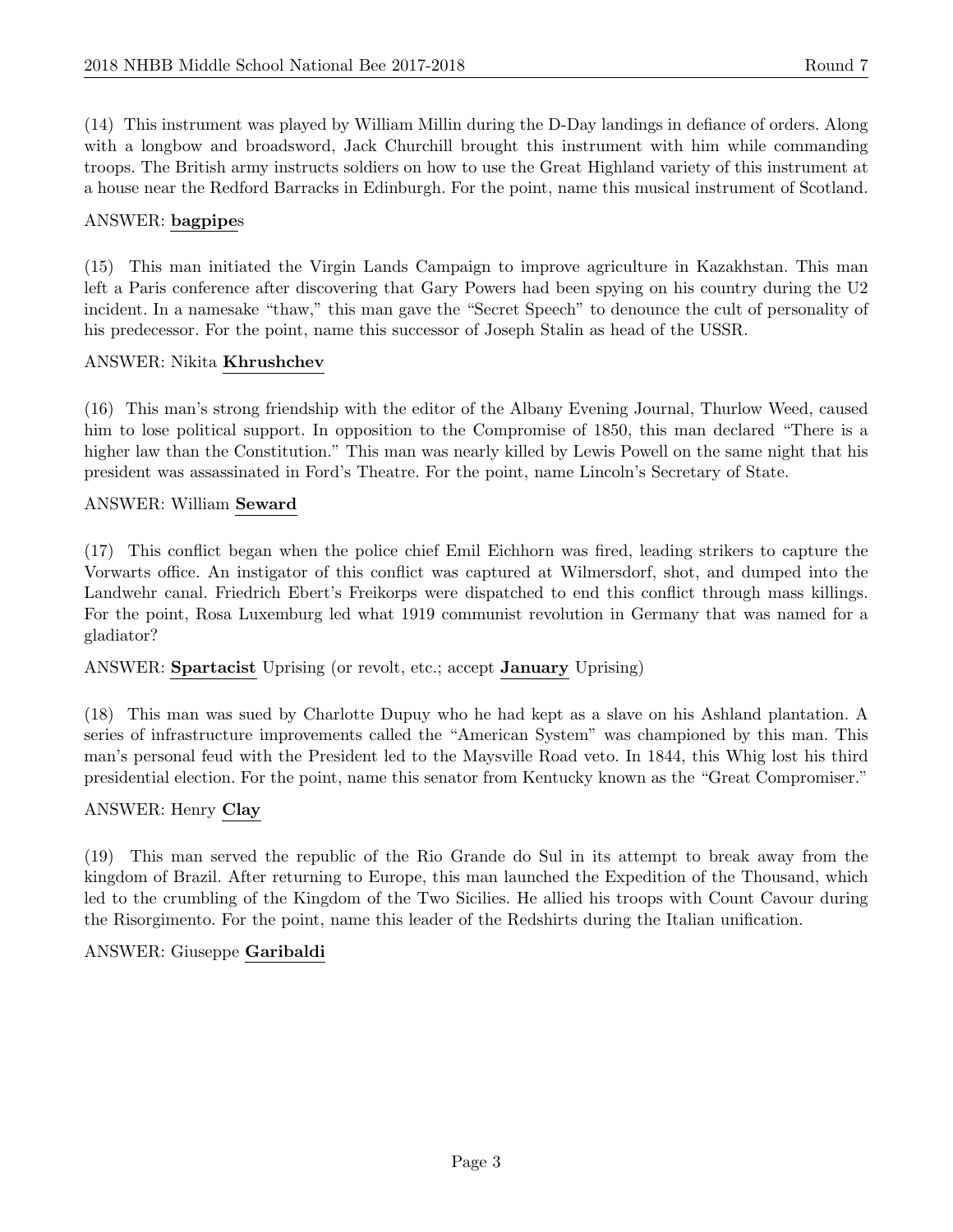(20) This agreement was derided as a "giant sucking sound" by Ross Perot and it sparked a rebel movement in the Lacandon Jungle, the Zapatistas. Maquiladora factories became prominent thanks to this agreement, leading to outcry over lost domestic jobs. Carlos Salinas and George H.W. Bush first signed this agreement in 1992. For the point, name this trade agreement involving Canada, Mexico, and the United States.

#### ANSWER: NAFTA (or North American Free Trade Agreement)

(21) This island was the site of an independence movement during which Bobby Sands' died after a lengthy hunger strike. Protests in this country were massacred in Derry as part of Bloody Sunday and Protestants and Catholics clashed during this island's series of "Troubles." The Good Friday Accords ended the IRA's campaign on, for the point, what island where Belfast and Dublin are located?

#### ANSWER: Ireland

(22) This battle featured a failed retreat to Gloucester Point. The losing side failed to receive supplies as a result of the Comte de Grasse's victory at Chesapeake. Henry Clinton failed to reinforce the losing side, which had been forced to defend a series of redoubts at a Virginia port. General Cornwallis was defeated at, for the point, what 1781 battle, the last major clash of the American Revolution?

#### ANSWER: Battle of Yorktown

(23) This man was killed by natives of Delphi after being charged with temple theft while on a diplomatic mission for the Lydian King Croesus. A woman named Rhodopis was allegedly in love with this former slave from Samos. A competition between the North Wind and the Sun and the story of the fox and the grapes are among the most famous subjects of his work. For the point, name this Greek writer of fables.

#### ANSWER: Aesop

(24) This city's Temple of Heaven was once occupied by British and French forces. This city's first known church was built at the site of a chapel set up by Matteo Ricci. Pierre Teilhard de Chardin made an important discovery of Homo Erectus remains in the Zhoukoudian cave system that became known as this city's namesake man. For the point, name this Chinese city that is home to the Forbidden City.

#### ANSWER: Beijing (accept Peking Man)

(25) This event prompted rebels in Annapolis to burn the Peggy Stewart. The phrase "this meeting can do nothing further to save the country" marked the start of this event. The Dartmouth was targeted in this event whose perpetrators may have disguised themselves with Mohawk costumes. The Sons of Liberty carried out, for the point, what 1773 protest in which they threw chests of a namesake good into Boston Harbor?

ANSWER: Boston Tea Party (accept Tea Party after Boston is read)